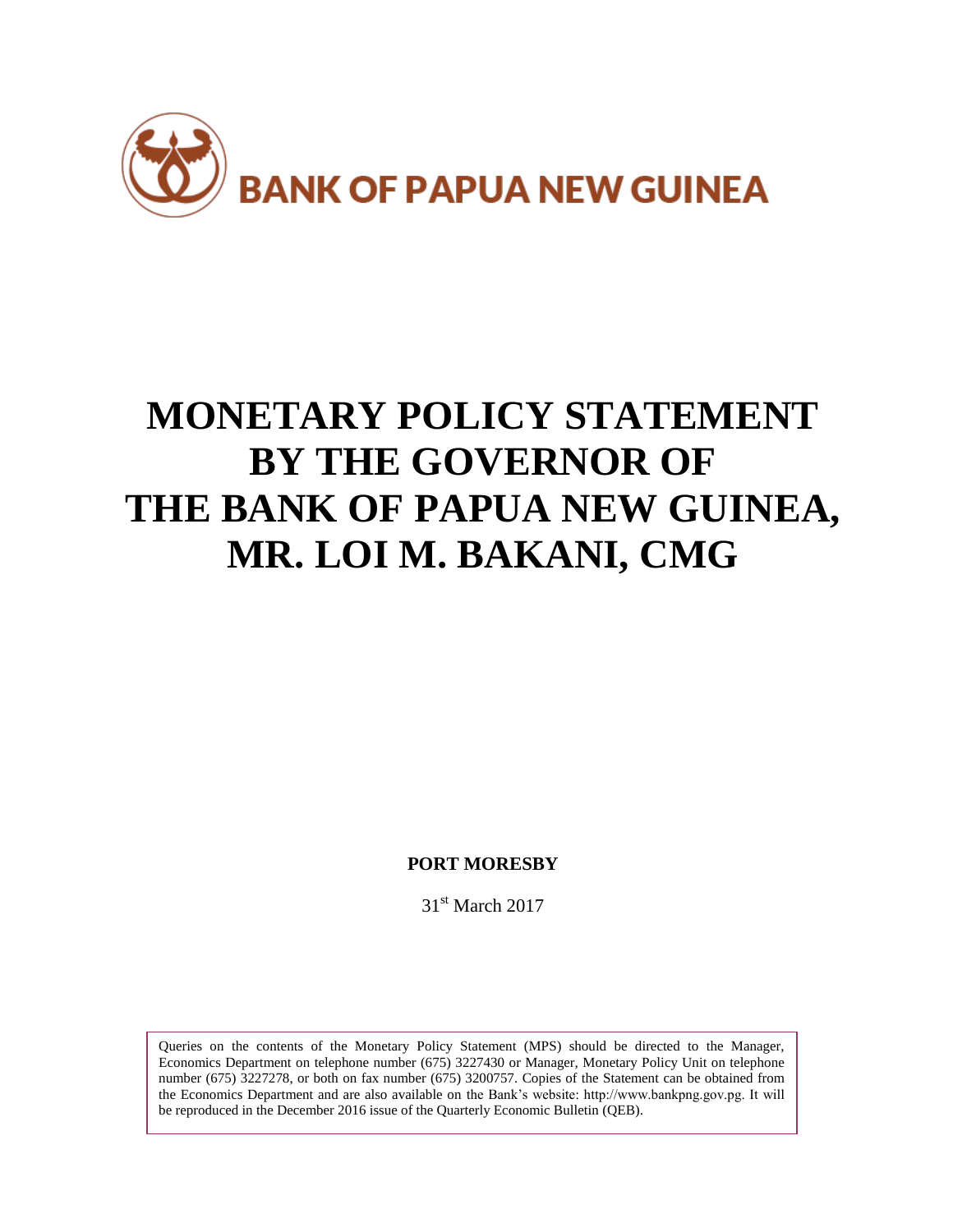### **Objective of Monetary Policy**

The objective of monetary policy in Papua New Guinea (PNG) is to achieve and maintain price stability. This entails low inflation supported by stable interest and exchange rates. The maintenance of price stability leads to:

- Confidence in the kina exchange rate and management of the economy;
- A foundation for stable fiscal operations of the Government;
- Certainty for businesses to plan for long-term investment; and
- A stable macroeconomic environment conducive to economic growth.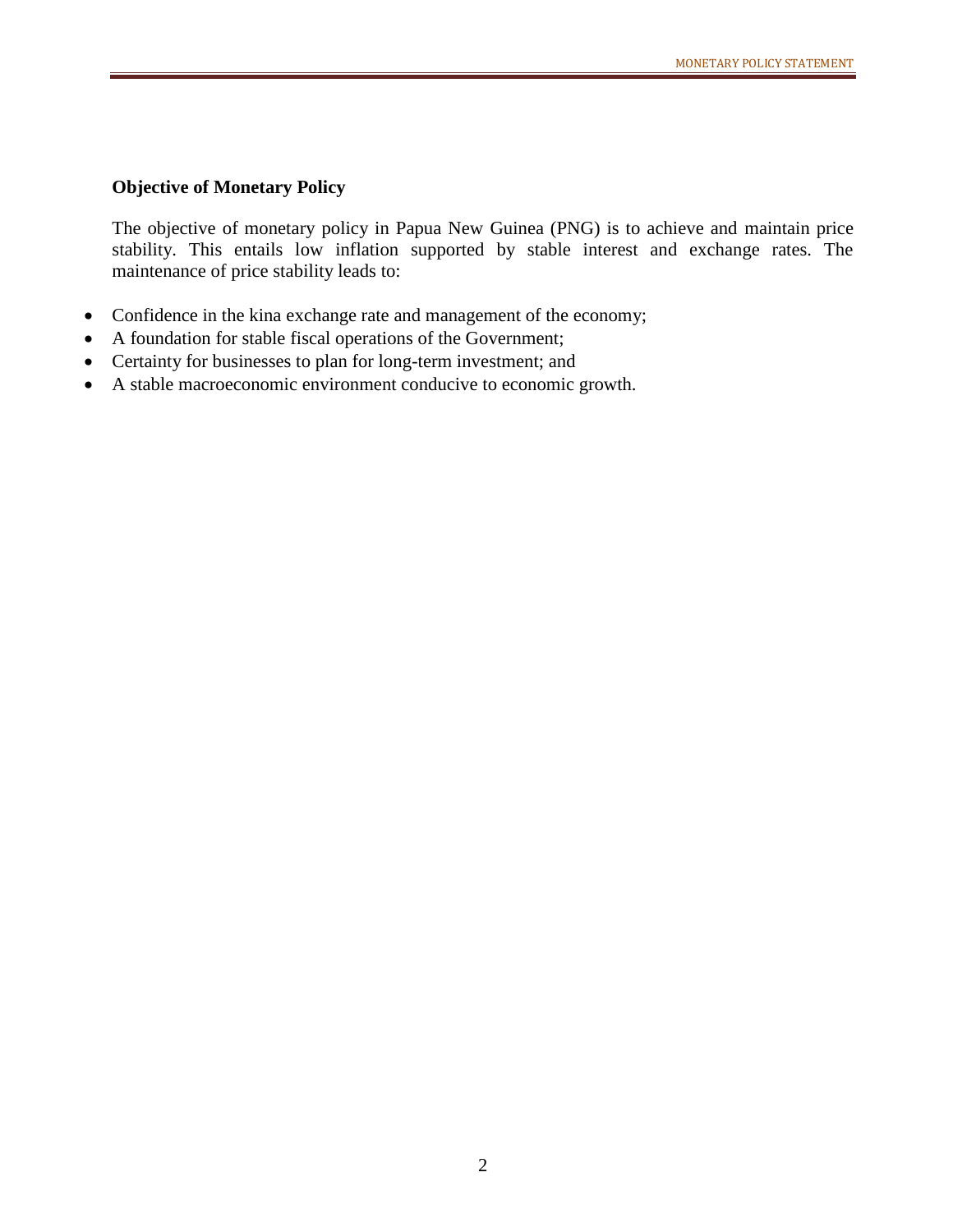#### **Executive Summary**

The Papua New Guinea (PNG) economy recorded a turnaround in its external balance in 2016. This followed the resumption of operations at Ok Tedi and Porgera mines and recovery in production by the agriculture sector after the end of the El Nino drought, and an increase in the prices of a few export commodities. With most of the export commodities' prices still relatively low and tax concessions given to project developers, Government revenue was significantly lower than in the Supplementary Budget introduced in August 2016. Notwithstanding these developments, the economy recorded its fifteenth successive year of growth in 2016.

A further improvement in the external sector is expected in 2017. Expected increases in production and export from the agriculture and mining sectors, in response to higher prices for some of the commodity exports, will translate to a slightly higher growth in 2017 compared to 2016, supported by full year production at Ok Tedi mine. However, the recovery in commodity prices is not expected to be strong enough and therefore Government revenue will still be lower than the Budget. The Government plans to raise external financing to partly fund the budget deficit.

The improvement in some of the commodity prices have resulted in an increase in the inflow of foreign exchange, as experienced in the second half of 2016 and is expected to continue into 2017. Careful management of the foreign exchange market by the Central Bank together with the Authorized Foreign Exchange Dealers (AFEDs), and fiscal operations by the Government within the parameters of the 2017 Budget and Medium Term Fiscal Framework will see the country through this challenging period.

Annual headline inflation was 6.6 percent in 2016, compared to 6.4 percent in 2015. The increase was due to higher prices of seasonal items in the CPI basket. Underlying inflation continued to remain low, with the annual trimmed mean and exclusion-based measures at 2.0 percent and 2.2 percent, respectively, in 2016. For 2017, the Central Bank projects annual headline inflation to be around the 2016 level and trimmed mean and exclusion-based measures at 3.5 percent and 3.0 percent, respectively.

Considering these inflation outcomes and projections for 2017, the Bank will maintain a neutral monetary policy stance over the next six months. It will continue to monitor developments in inflation and other macroeconomic indicators and may adjust its monetary policy stance as necessary.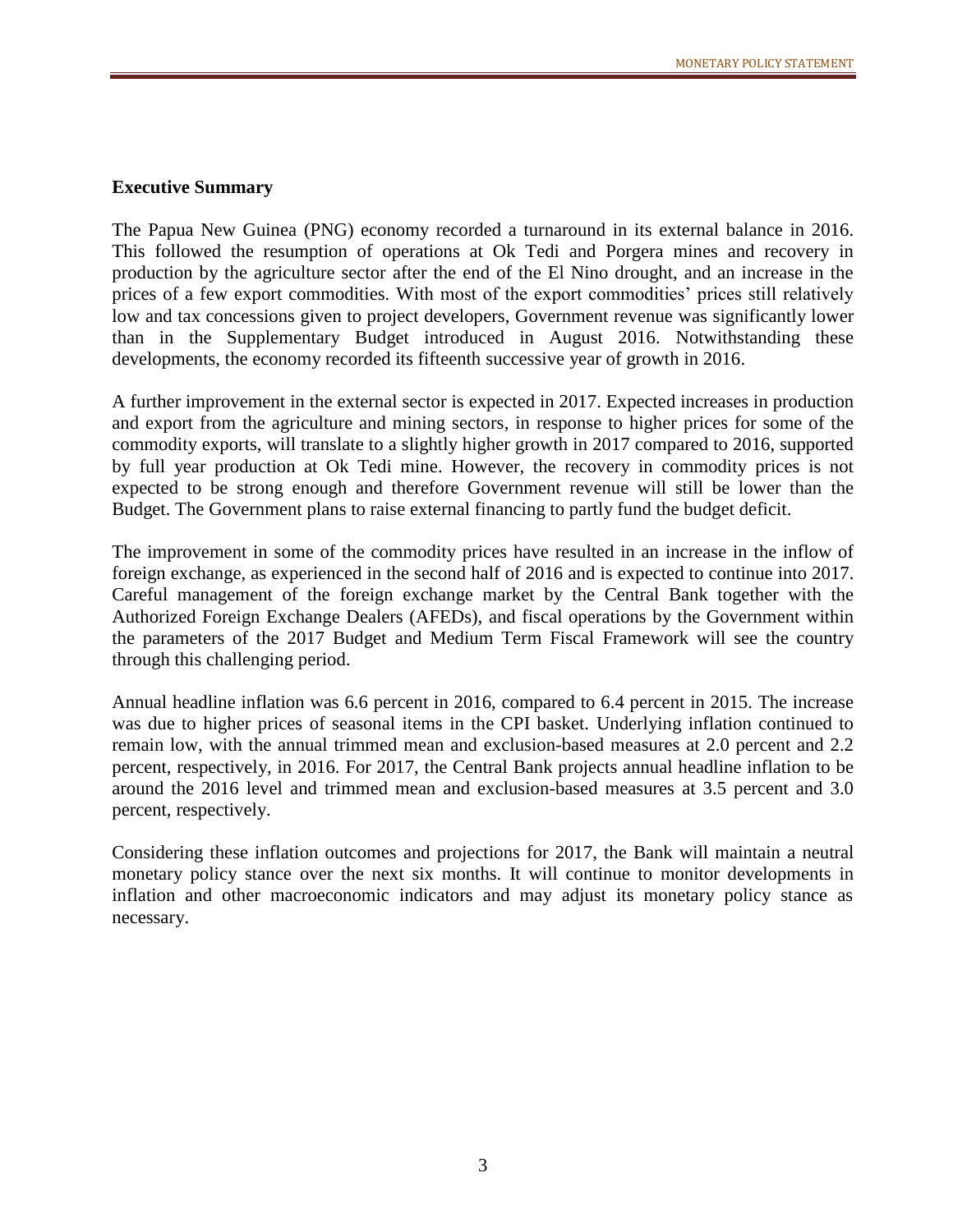### **Monetary Policy Discussions**

## **1. Monetary Policy Assessment, Issues and Expectations**

There was an improvement in PNG's overall balance of payment which recorded a surplus in 2016 compared to a deficit in 2015, with a surplus in the current account more than offsetting a deficit in the capital and financial account. This was mainly due to a decline in imports and a small increase in exports. Prices for export commodities continued to remain low in the first-half of 2016. This impacted on Government revenue. The recommencement of Ok Tedi mining operations, increase in a few of the export commodity prices and external financing, resulted in improvements in foreign exchange inflows and stability in the kina exchange rate, especially in the second half of 2016.

Real GDP growth is estimated to have been 2.0 percent in 2016, compared to 11.8 percent in 2015. For 2017, real GDP growth is expected to be 2.8 percent as projected in the 2017 National Budget, driven by expected increase in activity in the non-mineral sectors, full year production at Ok Tedi mine, and increased production at Lihir, Ramu and Porgera mines. The improvement in international prices of some export commodities and the increase in foreign exchange inflows is expected to continue in 2017.

Annual headline inflation was 6.6 percent in 2016, compared to 6.4 percent in 2015. This outcome was driven by price increase of some domestic items in the CPI basket. Price increases in seasonal items such as betelnut and fruit and vegetable were due to supply constraints. The annual trimmed mean and exclusion-based measures for underlying inflation were 2.0 percent and 2.2 percent, respectively, in 2016.

The Bank projects annual headline inflation to be around the 2016 level. This projection takes into account, fluctuations in prices of domestic seasonal items, and spending associated with the 2017 National Election and 2018 APEC meetings. The projection also considered stability in the kina exchange rate as a result of improvement in volume and prices of some export commodities and low domestic economic activity. The underlying inflation measures of trimmed mean and exclusion-based measures are projected at 3.5 percent and 3.0 percent, respectively.

In the medium-term, the Bank projects annual headline inflation to be around 6.0 percent in 2018 and 5.5 percent in 2019 (see Chart 1). The upside risks to these projections include increased domestic demand arising from spending related to the APEC meetings in 2018 and higher imported inflation from PNG's trading partners, and any supply shocks.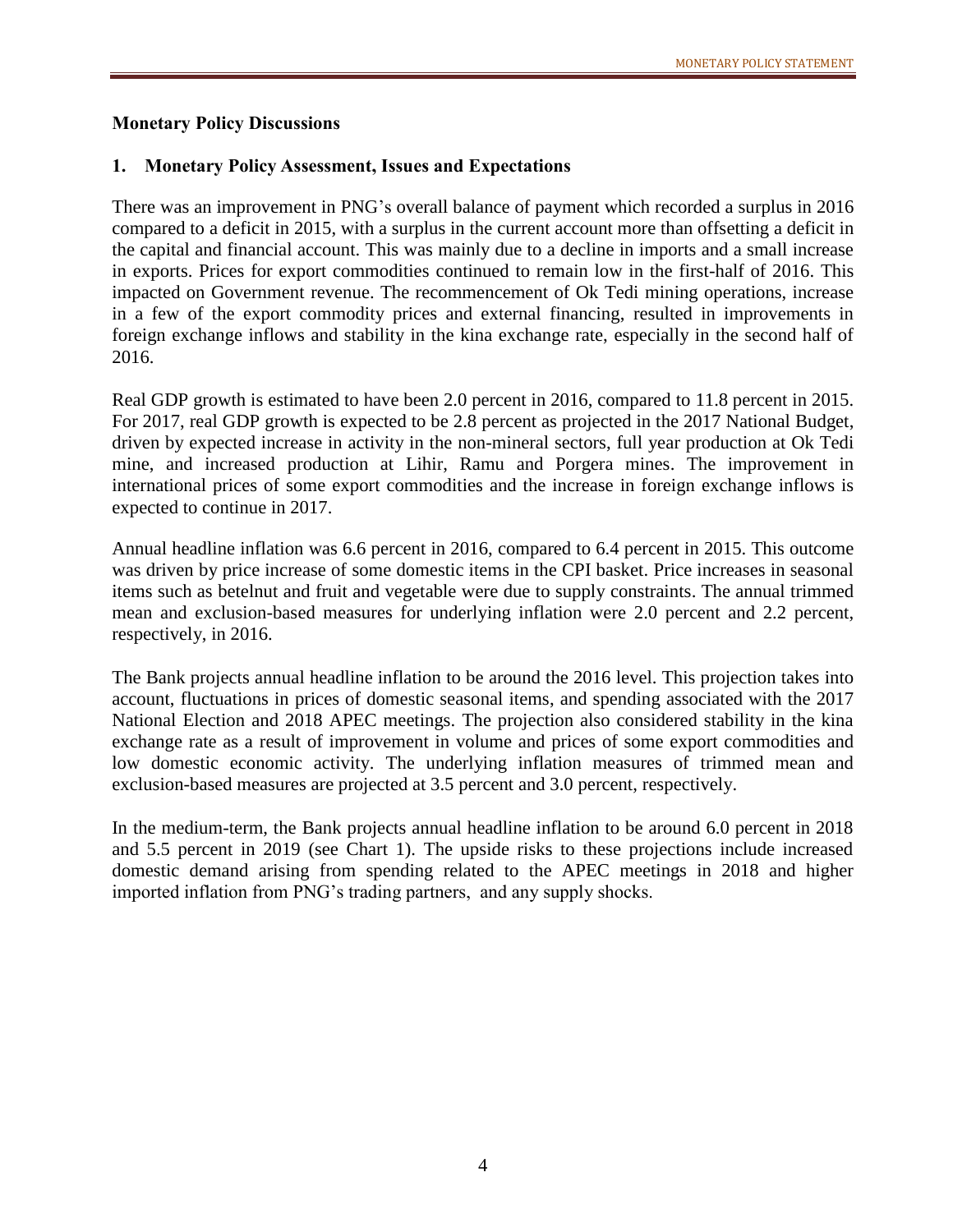

*Source: National Statistical Office & Bank of PNG*

The overall balance of payments recorded a surplus of K31 million in 2016. This is expected to further improve in 2017 to a surplus of K1,360 million, with a surplus in the current account more than offsetting a deficit in the capital and financial account. The projected current account surplus of K13,029 million for 2017, is mainly due to an improvement in international commodity prices, on-going LNG exports and higher production of some other export commodities. The capital and financial account is projected to be in a deficit of K11,669 million, mainly reflecting outflows from ongoing debt servicing by the PNG LNG Project. This trend is expected to continue in 2018 and 2019 (see Chart 2). However, in the event that any of the major projects in the mining and LNG sectors advance to development stage over the coming two years, the capital and financial account will turn into surplus, reflecting inflows of foreign exchange.

As at 31<sup>st</sup> December 2016, the level of gross foreign exchange reserves was US\$1,678.2 (K5,257.5) million, sufficient for 7.2 months of total and 12.6 months of non-mineral import covers<sup>1</sup>. It is projected that the level of foreign exchange reserves will be US\$2,106.6 (K6,617.5) million at the end of 2017. The increase in the level of reserves mainly reflects improved inflows from non-mineral export receipts, expected proceeds from external financing, and receipts for royalty and development levy associated with the PNG LNG Project, as well as concessional loan drawdowns from bilateral and multilateral sources (see Appendix Table 2).

The high current account surplus in 2016 was driven by LNG exports. This did not translate into foreign exchange inflows into the domestic economy because of provisions for accelerated depreciation write-off on allowable capital expenditure under the LNG Project Development Agreement. Developers of mining, gas and petroleum projects are also allowed to have offshore foreign currency accounts, from which their offshore liabilities are paid and any surpluses are brought onshore for domestic expenditures.

 $\overline{a}$ 

 $1$ <sup>1</sup> The calculation of the import covers includes import of both goods and services.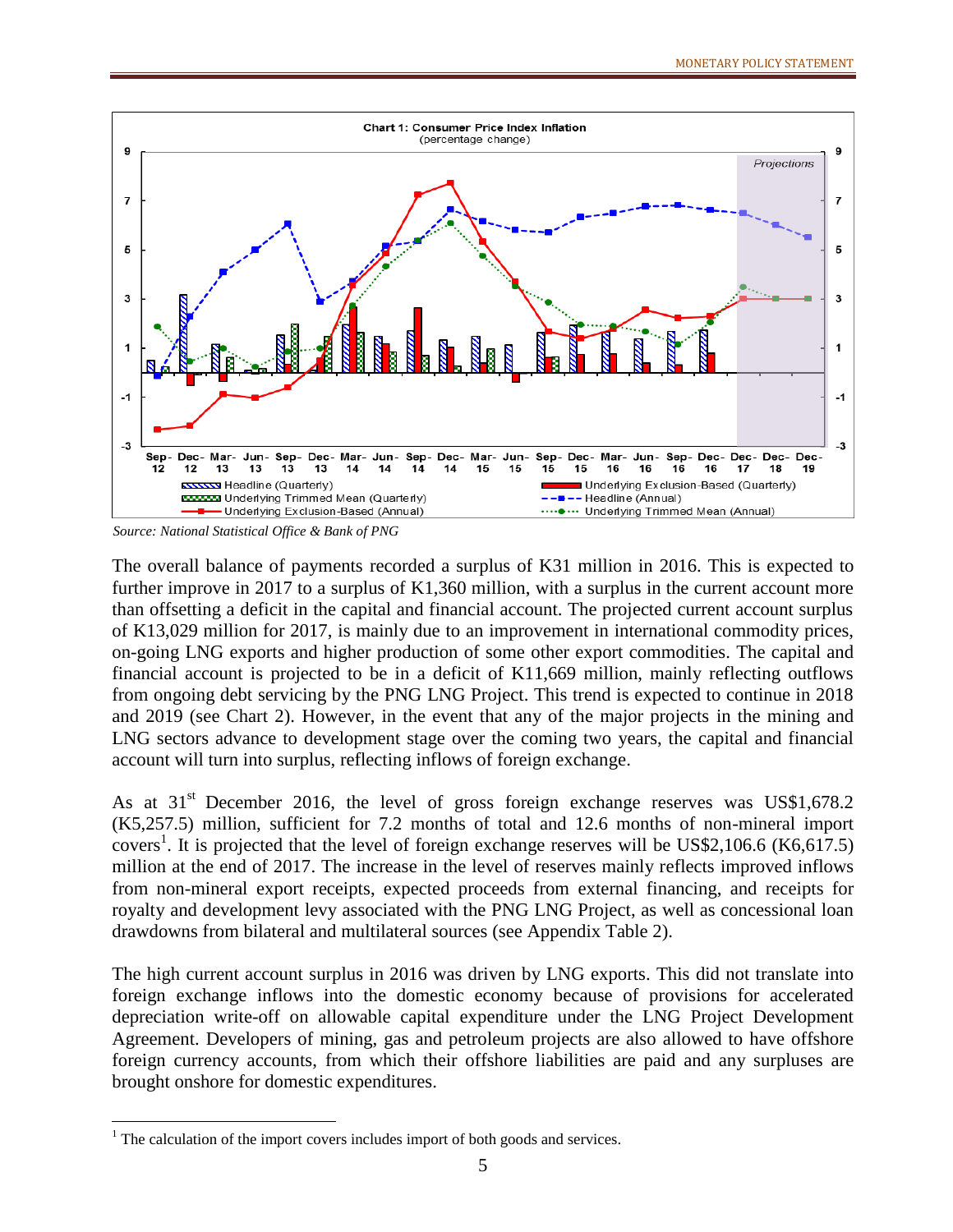

*Source: Bank of PNG*

There have been some good foreign exchange inflows since the second half of 2016, from the mining sector, mainly from the Ok Tedi mine, and recovery in the agriculture sector after the El Nino drought. These, together with the intervention by the Central Bank assisted in meeting some of the import orders. The intervention by the Central Bank totaled US\$425.1 million in 2016.

The total supply of foreign currency, including the Central Bank's intervention, should have cleared most of the outstanding orders in the spot market (see Chart 3). However, this did not happen because of the way Authorized Foreign Exchange Dealers (AFEDs) used the inflows. They used some of the inflows to provide foreign currency loans (trade finance) and for forward contracts, and other purposes. Therefore, the Central Bank issued Foreign Exchange Market Directives in September and November 2016 to AFEDs to address these matters and induce proper functioning of the domestic foreign exchange market.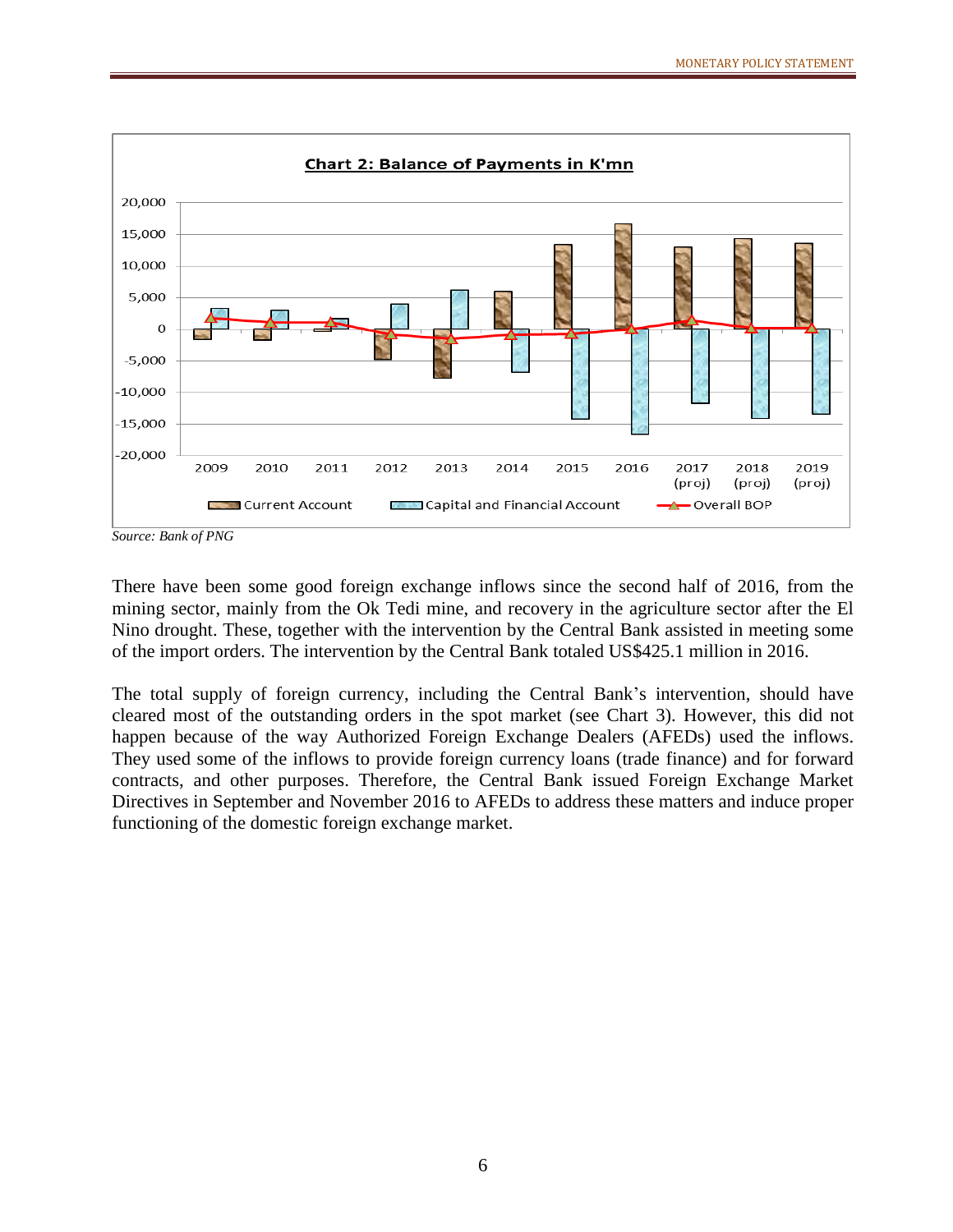

*Source: Bank of PNG*

The kina exchange rate depreciated against the USD from US\$0.3325 at the end of December 2015 to US\$0.3150 at the end of December 2016, where it remained up to  $22<sup>nd</sup>$  March 2017, before depreciating by 5 basis points to US\$0.3145 on  $23<sup>rd</sup>$  March. The stability against the USD was due to an increase in foreign exchange inflows mainly from mining and agriculture sectors. Against the AUD, the kina exchange rate depreciated from A\$0.4354 at end of December 2016 to A\$0.4127 as at 24<sup>th</sup> March 2017, as the AUD strengthened against the USD following increases in international commodity prices; growth in China, which helped Australia's export sector; increased capital expenditure; and higher consumer demand and construction activity in Australia, which led to increases in retail sales.



*Source: Bank of PNG*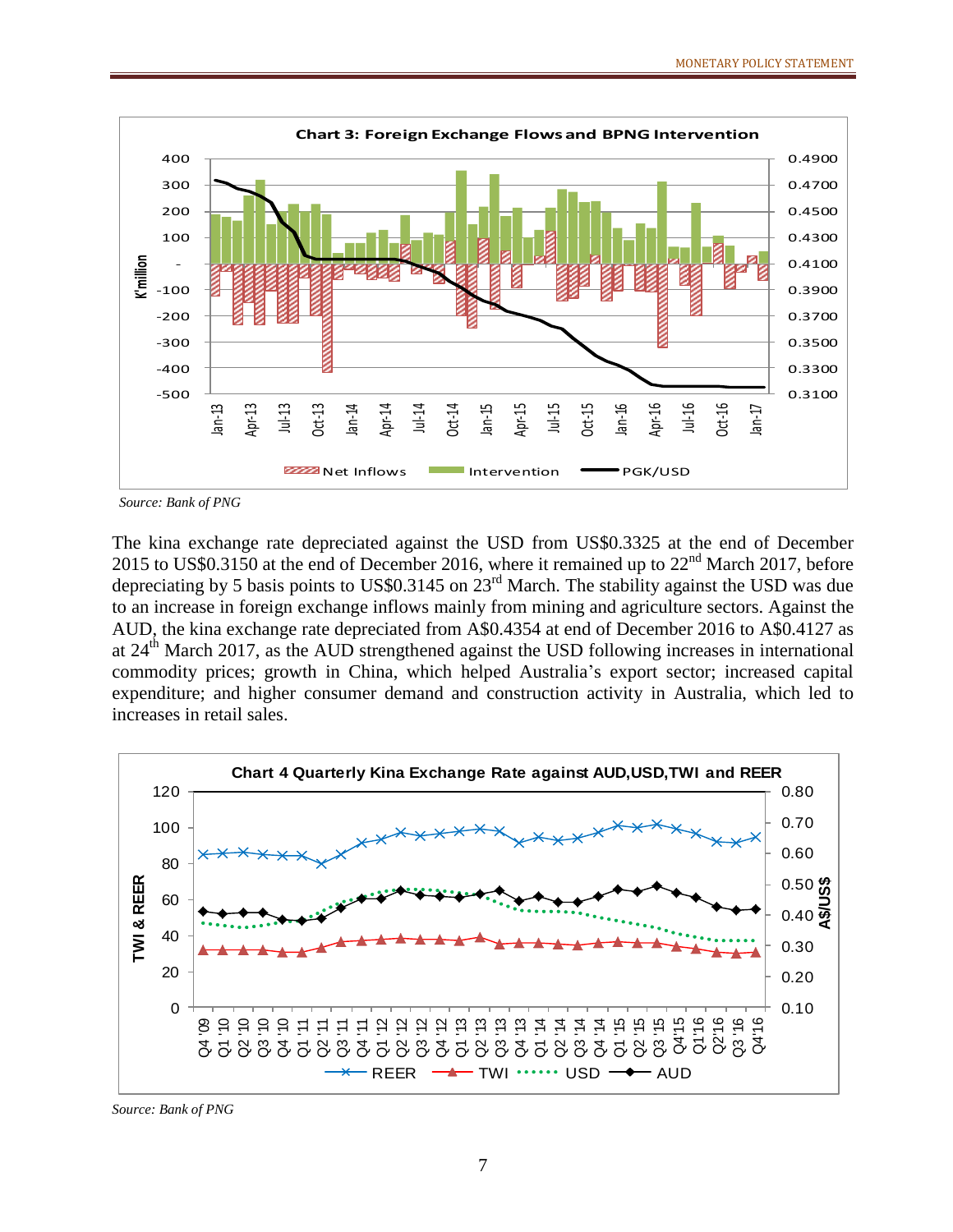The Trade Weighted Index (TWI) decreased by 1.7 percent over the three months to  $15<sup>th</sup>$  March 2017. The Real Effective Exchange Rate (REER) appreciated by 3.4 percent in the December quarter of 2016, compared to the September quarter, reflecting appreciation of kina against most major currencies (see Chart 4).

The preliminary fiscal outcome of the National Government of 2016 shows a deficit of K3,086.9 million, compared to a deficit of K2,532.6 million in 2015 (see Chart 5). This represents 4.6 percent of nominal GDP. The higher deficit is mainly attributed to lower revenue at K10,485.4 million, which is short by K1,236.1 million, compared to the planned revenue in the 2016 Supplementary Budget. The lower revenue is mainly attributed to a significant decline in tax revenue by K404.2 million, and other non-tax revenue by K1,127.7 million. Total expenditure of K13,572.4 million is K262.3 million lower than the Supplementary Budget appropriation.

In the 2017 National Budget, the planned expenditure is K13,349.6 million and revenue is K11,473.1 million, with a deficit of K1,876.5 million or 2.5 percent of nominal GDP. To finance the deficit, the Government intends to raise funds mostly from external sources, with K128.6 million from concessional and K54.4 million from commercial sources, and K1,500 million from other external financing. The balance of K193.5 million will be from domestic sources.



*Source: 2017 National Budget*

In January 2017, the Government secured US\$110.0 million from the planned US\$300.0 million of the second tranche of the Credit Suisse syndicated loan, as part of an external financing for 2016 National Budget. The funds were used to finance Governments priority development expenditures as well as retire some of its domestic debts. The State is working on disbursement of the balance of the second tranche.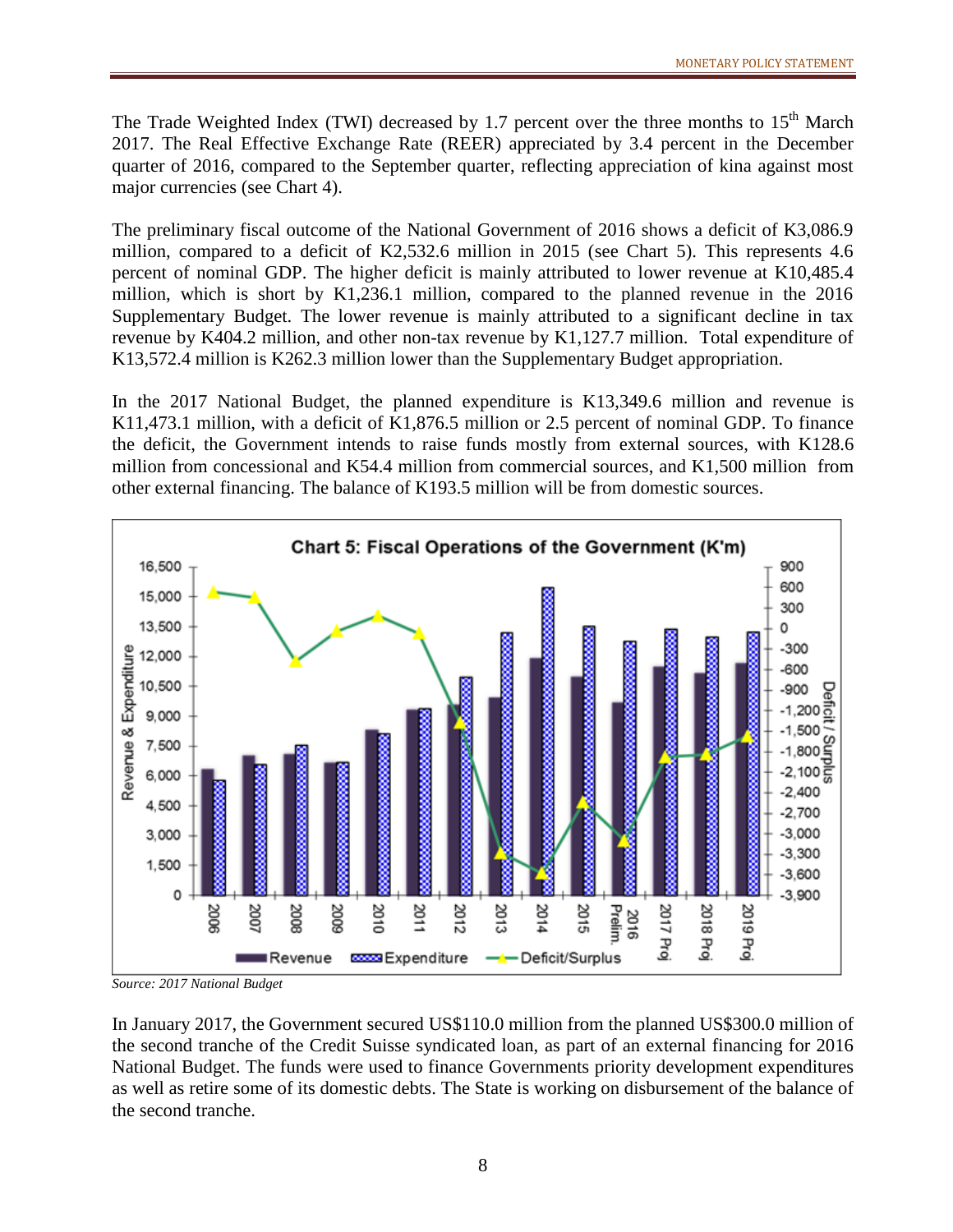Given the challenges in raising external financing, there could be a shift towards domestic sources. However, this is also becoming difficult given that major financiers may have already reached their limits on exposures to the Government.

Using the National Accounts for 2006 to 2014 released by the National Statistical Office  $(NSO)^2$ , the Debt to GDP ratio for PNG from 2013 to 2014 is between 27 to 29 percent, which is within the limit as stipulated under the Fiscal Responsibility Act 2006. Nominal GDP is on an upward trend, and similar Debt to GDP ratios can be estimated for 2015 and 2016. With prudent budget management, similar results can be attained for 2017 and beyond for debt to be at a sustainable level. Financing of the 2017 Budget deficit and achieving a balanced budget by 2021 would be challenging.

There are other issues that affect balance of payments and Government budget. For instance, Project Development Agreements (PDA) that were executed between the State and project developers often lack clarity and consistency with existing government policy or regulations to provide operational assurance and certainty to investors, particularly foreign investors. Over the years, negotiating project agreements have resulted in instances where they are being used by the project developers to obtain preferential treatment and concessions from the State in a very uncoordinated manner and without detailed analysis of the costs and benefits of such agreements. Also, the Internal Revenue Commission (IRC) still faces challenges in tax revenue collection. In 2017 the Government provisioned for increased funding to IRC to improve compliance and enforcement, including collection of tax arrears.

The Bank forecasts growth in broad money supply of 10.3 percent in 2017, compared to an increase of 10.9 percent in 2016, stemming from expected increases in both net foreign assets and net domestic assets of the banking system. The growth in net foreign assets will be driven by external budget financing, favourable export receipts and dividends from the mineral sector. The increase in net domestic assets will come from growth in net credit to the Government of 16.6 percent and the private sector credit of 6.9 percent. The monetary base is projected to increase by 2.5 percent, influenced by an increase in net foreign assets. The Bank considers the projected growth in monetary aggregates sufficient to support the growth in the non-mineral private sector in 2017 (see Appendix Table 1).

Since the introduction of Kina Automated Transfer System (KATS), there has been a reduction in the volume of cheques presented for clearing from 135,688 in February 2015 to 98,112 in January 2017; and an increase in direct electronic payments from 128,183 to 196,164 over the same period. The Central Bank reduced the Cheque Dishonour Period (CDP) from three (3) to two (2) days in January 2017 to enable faster clearance and access to funds for companies, individuals and the Government.

The Bank is currently discussing with potential vendors to implement the National Switch for the payment system, which is expected to become operational in 2018. The Switch will enable interoperability between all payment service providers and products, including providers of mobile wallets, and extend the benefits currently available to commercial bank customers to those of non-

 $\overline{a}$ 

<sup>&</sup>lt;sup>2</sup> The National Accounts for 2006 - 2014 was compiled with technical assistance from the Australian Bureau of Statistics and IMF's regional body, Pacific Financial Technical Assistance Centre (PFTAC).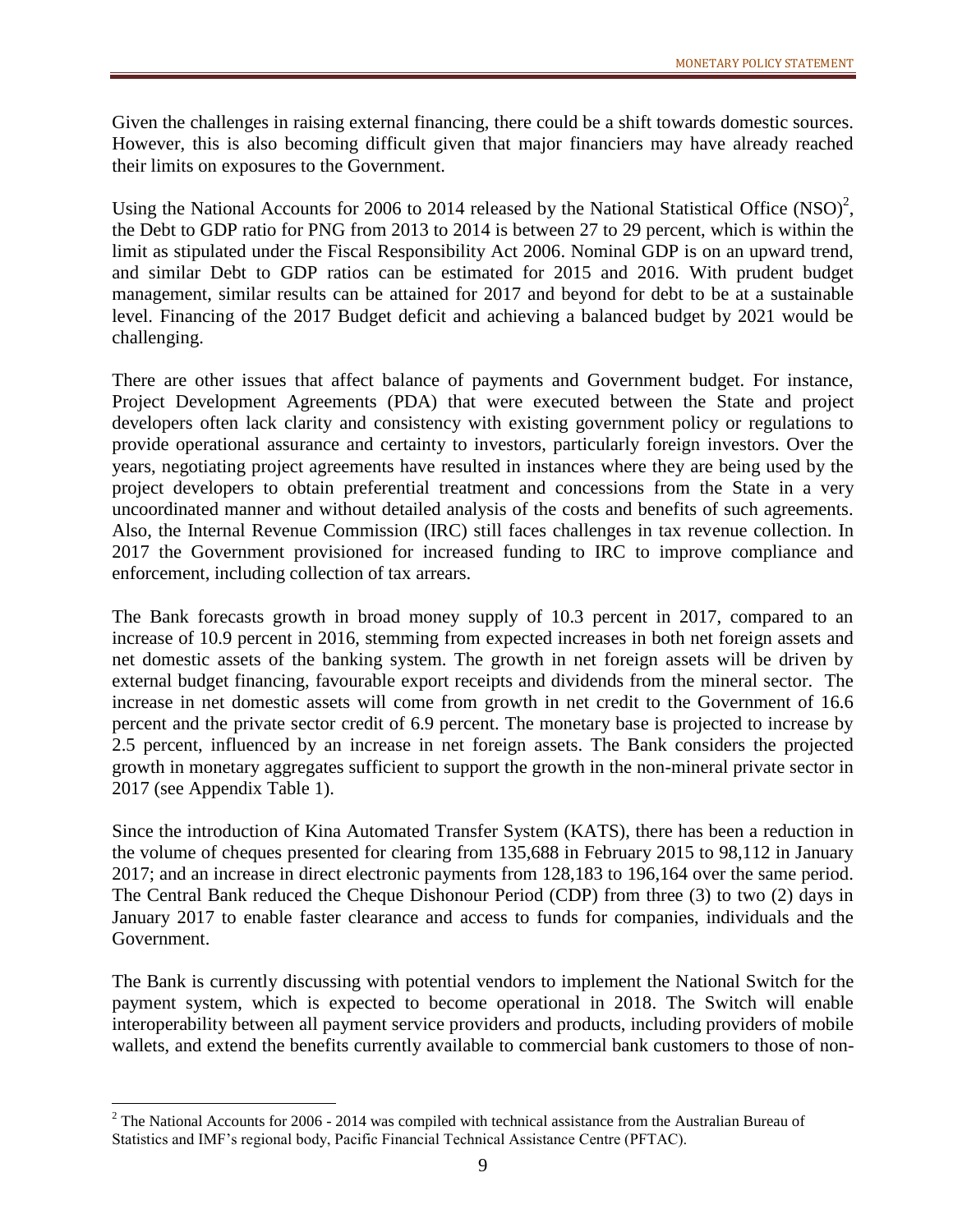bank financial institutions. The Switch will also facilitate the role of Digital Financial Services (DFS), an area that is emphasized in the National Financial Inclusion Strategy 2016-2020.

The Electronic Funds Transfer (EFT) facility developed in the Banking Services System (BSS) in 2016 is anticipated to be launched by Department of Finance in 2017. The automation of PNG Customs payments went live in January 2017, enabling e-payment process for all payments with automatic reconciliation with the ASYCUDA System. While tax payments for IRC are made electronically, work on the interface between the KATS and IRC's SIGTAS System is in progress.

Under the AML/CTF legislations of 2015, the Financial Analysis and Supervision Unit (FASU) has been established within the Bank of PNG and is now operational. FASU administers PNG's domestic and international AML/CTF obligations. A national risk assessment is being undertaken to identify areas of risk regarding money laundering and terrorism financing. This covers banks and financial institutions, and designated non-financial businesses and professionals.

The Central Bank is working on establishing the Administrative Secretariat of the Sovereign Wealth Fund (SWF) at the Bank, with external technical assistance. Treasury Department is responsible for the other aspects of establishing SWF, including the Board and staff.

The Government is also working on further reforms in the financial services sector, to enhance efficiency and extend provision of financial services to the majority of our population. The reforms will be contained in a Strategic Plan on Financial Services Sector, which will be presented to NEC for endorsement before it can be implemented.

PNG as a small open economy will continue to be exposed to external and domestic shocks. Developing the non-mineral sector is critical to build a resilient economy that can help minimize the impacts of these shocks. Increasing the productive capacity of the economy should involve expanding the export sector, encouraging import substitution industries, and developing downstream processing activities. This should also involve undertaking infrastructure development and structural reforms such as strengthening institutional capacity. In the agriculture sector, the Government should revive agricultural extension programs to improve quality controls in the sector. This together with the reform agenda on developing seven identified economic corridors (areas) in the country will improve market accessibility and boost production. The drive to promote Micro, Small and Medium Enterprises through financing and training on financial literacy and entrepreneurial skills will also contribute to increased productivity and inclusive growth. There needs to be an improvement in Government's implementation, monitoring and enforcement capacity. The Public-Private Partnership program through relevant government departments and or State Owned Enterprise working in partnership with the private sector will contribute to a more cost-effective service delivery framework.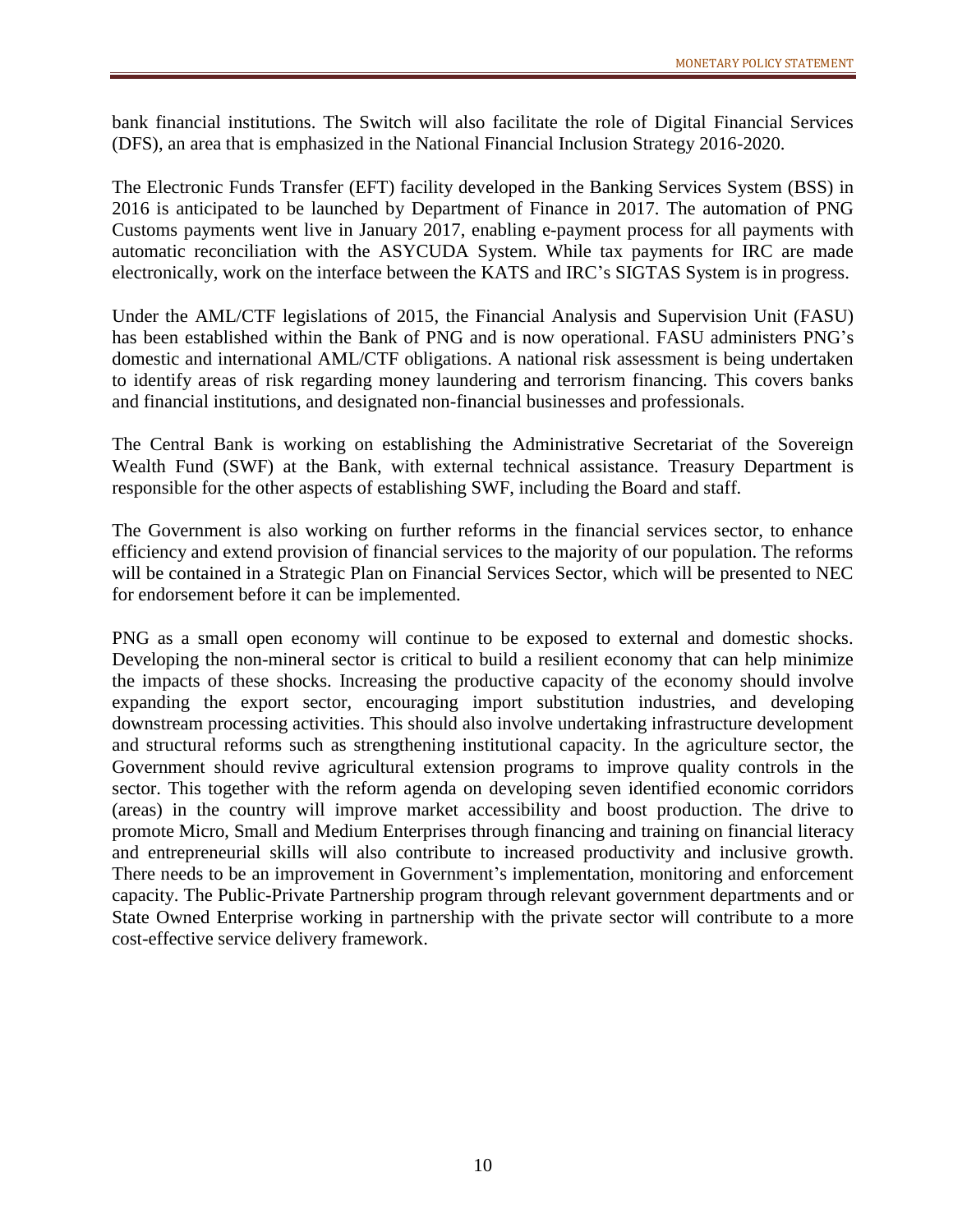## **2. Monetary Policy Stance**

Inflationary pressures remain low as indicated by the underlying inflation projection of between 3.0 and 3.5 percent, while headline inflation is projected to be around 6.5 percent, in 2017. Considering these projections, the Central Bank will maintain a neutral monetary policy stance over the next six months but will continue to closely monitor developments in inflation and other macroeconomic indicators and may adjust its monetary policy stance as necessary.

## **3. Conduct of Monetary Policy**

Monetary policy is managed within the reserve money framework to achieve the Central Bank's objective of maintaining price stability. This involves managing liquidity to impact interest rates which would in turn affect economic activity and inflation. The MPS provides the overall policy stance, while the monthly policy rate signals this stance or any changes through an announcement by the Governor. Following the announcement, Open Market Operations (OMOs) are conducted to implement the policy stance. The OMOs involve the auction of Central Bank Bills (CBB), Treasury bills and Inscribed stock to Other Depository Corporations and the general public, and Repo transactions with commercial banks.

To date, the Central Bank has relied on issuance of Central Bank Bills and Government securities as instruments to manage liquidity in the banking system, and did not make any change to the direct instrument of Cash Reserve Requirement (CRR).

The Bank plans to introduce a new Tap facility to on-sell Government securities, comprising both Treasury bills and Treasury bonds. This will allow for a broader participation from individuals, businesses, Government agencies, other institutions and offshore investors. The purpose is to develop a savings culture in the country, provide additional avenue for investment and encourage the development of the domestic capital market. In addition, this facility will help diffuse liquidity from the banking system.